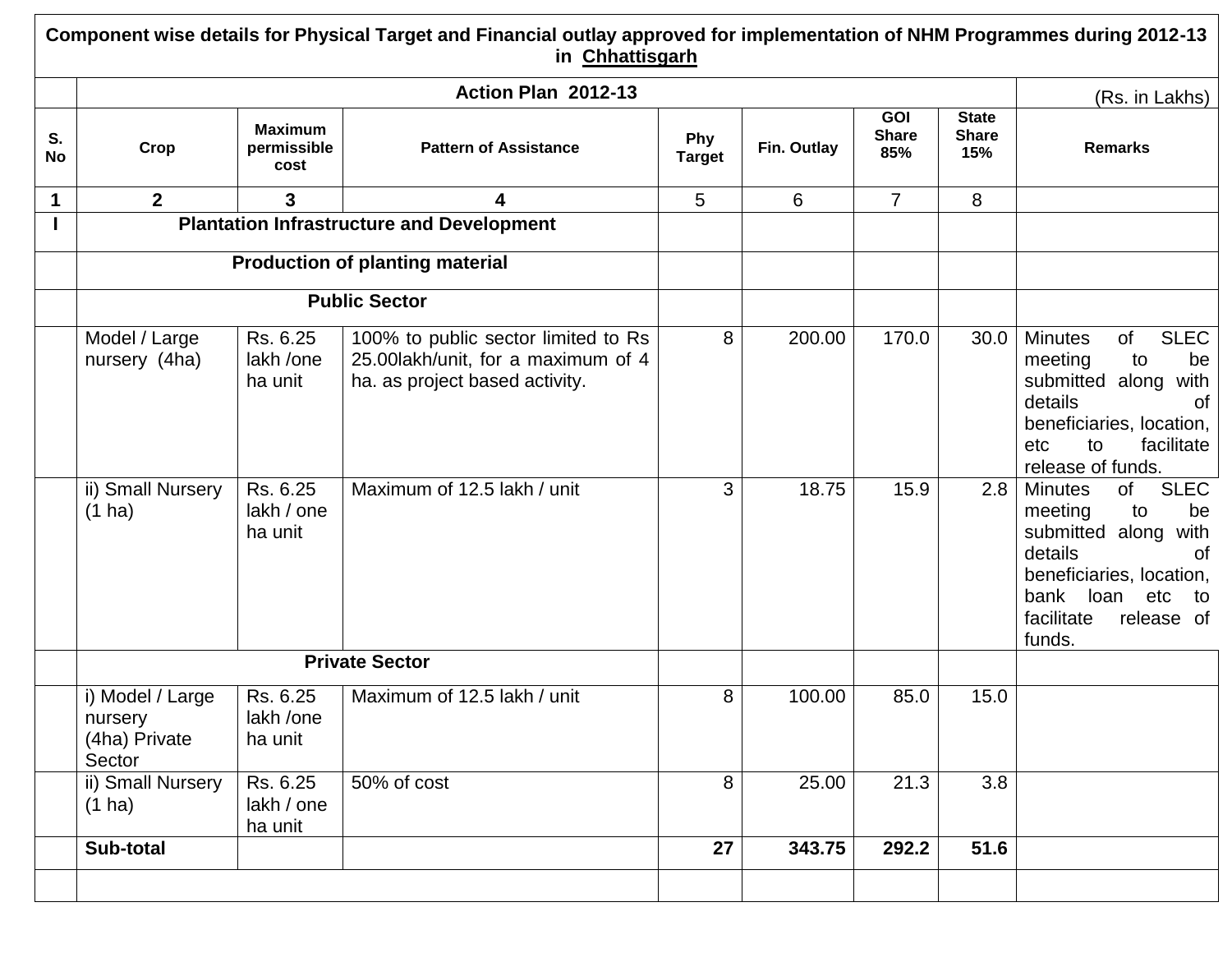|              | iii) Rehabilitation<br>of existing Tissue<br>Culture (TC)<br>units                      | Rs. 15.00<br>lakh / unit,<br>as project<br>based<br>activity | 50% of cost to private sector                                                                                                                                                                                                                                                             |                | 7.50   | 6.38   |       | 1.13 Project<br>submitted                 | to | be |
|--------------|-----------------------------------------------------------------------------------------|--------------------------------------------------------------|-------------------------------------------------------------------------------------------------------------------------------------------------------------------------------------------------------------------------------------------------------------------------------------------|----------------|--------|--------|-------|-------------------------------------------|----|----|
|              |                                                                                         |                                                              | <b>Setting up of new TC Units</b>                                                                                                                                                                                                                                                         |                |        |        |       |                                           |    |    |
|              | iv) Setting up of<br>new TC Units.                                                      | Rs.<br>100.00<br>lakh                                        | 50% of cost to private sector                                                                                                                                                                                                                                                             | $\overline{2}$ | 100.00 | 85.00  | 15.00 | Project<br>submitted                      | to | be |
|              |                                                                                         |                                                              | Seed production                                                                                                                                                                                                                                                                           |                |        |        |       |                                           |    |    |
|              | production<br>Seed<br>distribution<br>and<br>Vegetables.<br>for<br><b>Public sector</b> | Rs.50,000<br>per ha                                          | 100% of total cost to Public sector.                                                                                                                                                                                                                                                      | 38             | 19.00  | 16.15  | 2.85  |                                           |    |    |
|              | Seed production<br>distribution<br>and<br>Vegetables.<br>for<br><b>Private Sector</b>   | Rs.50,000<br>per ha                                          | 50% of the total cost as credit<br>linked back ended subsidy limited<br>to 5 ha per beneficiary.                                                                                                                                                                                          | 50             | 12.50  | 10.63  | 1.88  |                                           |    |    |
|              | Sub-total                                                                               |                                                              |                                                                                                                                                                                                                                                                                           | 91             | 139.00 | 118.15 | 20.85 |                                           |    |    |
| $\mathbf{2}$ |                                                                                         |                                                              | <b>Establishment of new gardens / Area Expansion</b>                                                                                                                                                                                                                                      |                |        |        |       |                                           |    |    |
|              |                                                                                         |                                                              | Fruit crops other than cost intensive crops using normal<br>spacing (For a maximum area of 4 ha per beneficiary)<br><b>Fruits - Perennials (ha)</b>                                                                                                                                       |                |        |        |       |                                           |    |    |
|              |                                                                                         |                                                              |                                                                                                                                                                                                                                                                                           |                |        |        |       |                                           |    |    |
|              | <b>High density</b><br>planting guava                                                   | Rs.62775/<br>ha                                              | Maximum of Rs.31388/- per ha.<br>(50% of cost for meeting the<br>expenditure on planting material<br>and cost of material for INM/IPM<br>etc., in 3 installments of 60:20:20<br>subject to survival rate of 75% in<br>2nd year and 90% in 3rd year).                                      | 100            | 18.83  | 16.01  | 2.82  | Spacing of crop to<br>be indicates to NHM |    |    |
|              | Mango                                                                                   | Rs.22000/<br>ha                                              | Maximum of Rs.16500/- per ha.<br>(75% of cost for meeting the<br>expenditure on planting material<br>and cost of INM/IPM etc in 3<br>installments of 60:20:20 subject to<br>survival rate of 75% in 2nd year &<br>90% in 3rd year for perennial crops<br>and for non perennial crops in 2 | 1000           | 99.00  | 84.2   | 14.9  |                                           |    |    |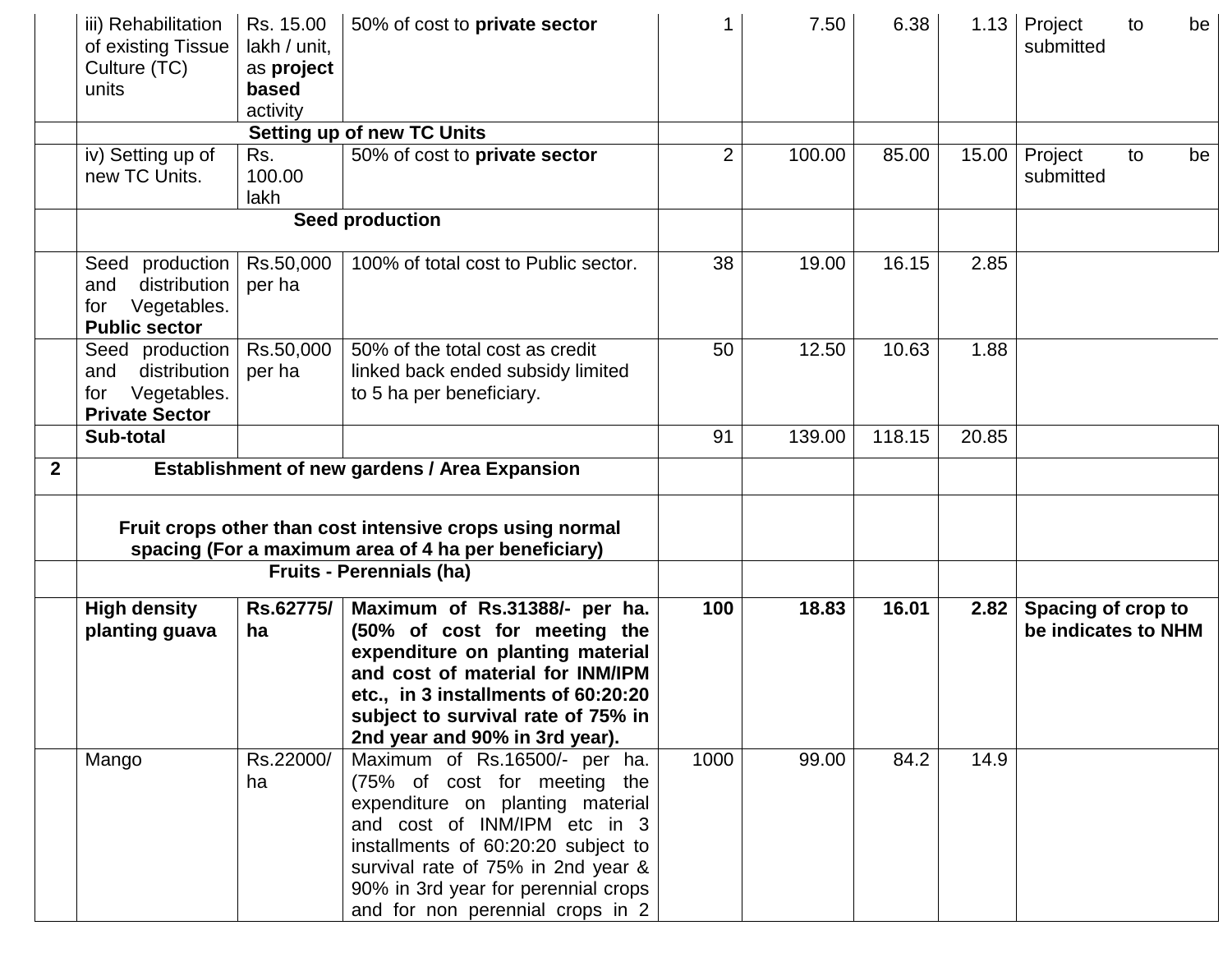|           |                  | installments of 75:25).                                                                                                                                                                                                                                                                                              |      |        |             |        |  |
|-----------|------------------|----------------------------------------------------------------------------------------------------------------------------------------------------------------------------------------------------------------------------------------------------------------------------------------------------------------------|------|--------|-------------|--------|--|
|           |                  |                                                                                                                                                                                                                                                                                                                      |      |        |             |        |  |
| Litchi    | Rs.23500/<br>ha. | Maximum of Rs.17625/- per ha.<br>(75% of cost for meeting the<br>expenditure on planting material<br>and cost of INM/IPM etc in 3<br>installments of 60:20:20 subject to<br>survival rate of 75% in 2nd year &<br>90% in 3rd year for perennial crops<br>and for non perennial crops in 2<br>installments of 75:25). | 300  | 31.73  | 27.0        | 4.8    |  |
| Lime      | Rs.35340         | Maximum of Rs.26505/- per ha.<br>(75% of cost for meeting the<br>expenditure on planting material<br>and cost of INM/IPM etc in 3<br>installments of 60:20:20 subject to<br>survival rate of 75% in 2nd year &<br>90% in 3rd year for perennial crops<br>and for non perennial crops in 2<br>installments of 75:25). | 300  | 47.71  | 40.6        | 7.2    |  |
| Guava     | Rs.21950         | Maximum of Rs.16463/- per ha.<br>(75% of cost for meeting the<br>expenditure on planting material<br>and cost of INM/IPM etc in 3<br>installments of 60:20:20 subject to<br>survival rate of 75% in 2nd year &<br>90% in 3rd year for perennial crops<br>and for non perennial crops in 2<br>installments of 75:25). | 500  | 49.39  | 42.0        | 7.4    |  |
| Sub-total |                  |                                                                                                                                                                                                                                                                                                                      | 2200 | 246.65 | 209.65<br>6 | 36.998 |  |
|           |                  | <b>Maintenance (I Year)</b>                                                                                                                                                                                                                                                                                          |      |        |             |        |  |
|           |                  | <b>Fruits-Perennials</b>                                                                                                                                                                                                                                                                                             |      |        |             |        |  |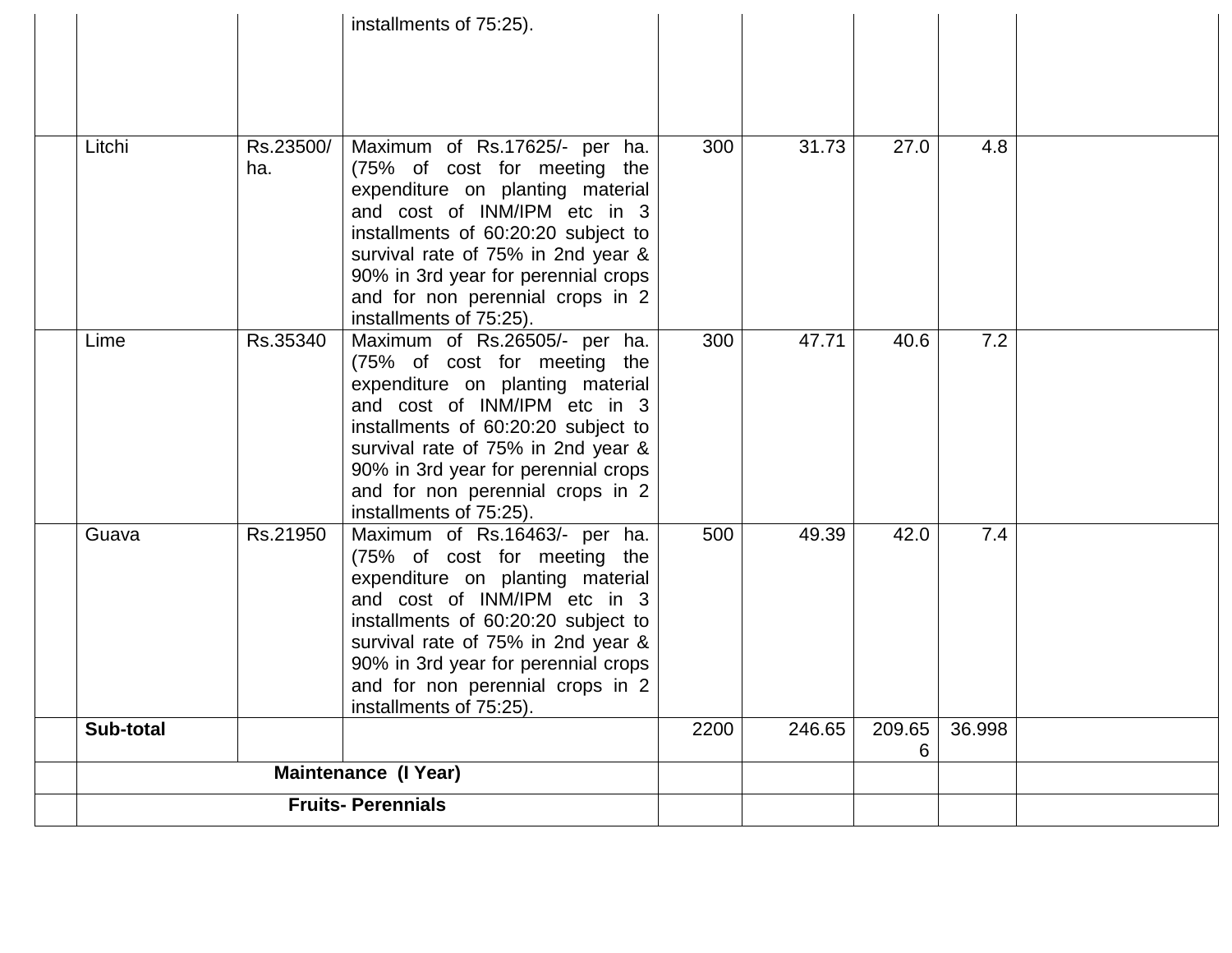| Mango                | Rs.22000/<br>ha  | Maximum of Rs.16500/- per ha.<br>(75% of cost for meeting the<br>expenditure on planting material<br>and cost of INM/IPM etc in 3<br>installments of 60:20:20 subject to<br>survival rate of 75% in 2nd year &<br>90% in 3rd year for perennial crops<br>and for non perennial crops in 2<br>installments of 75:25). | 970 | 32.01 | 27.21 | 4.80 |  |
|----------------------|------------------|----------------------------------------------------------------------------------------------------------------------------------------------------------------------------------------------------------------------------------------------------------------------------------------------------------------------|-----|-------|-------|------|--|
| Litchi               | Rs.23500/<br>ha. | Maximum of Rs.17625/- per ha.<br>(75% of cost for meeting the<br>expenditure on planting material<br>and cost of INM/IPM etc in 3<br>installments of 60:20:20 subject to<br>survival rate of 75% in 2nd year &<br>90% in 3rd year for perennial crops<br>and for non perennial crops in 2<br>installments of 75:25). | 340 | 11.99 | 10.19 | 1.80 |  |
| Lime                 | Rs.35340         | Maximum of Rs.26505/- per ha.<br>(75% of cost for meeting the<br>expenditure on planting material<br>and cost of INM/IPM etc in 3<br>installments of 60:20:20 subject to<br>survival rate of 75% in 2nd year &<br>90% in 3rd year for perennial crops<br>and for non perennial crops in 2<br>installments of 75:25). | 245 | 12.99 | 11.04 | 1.95 |  |
| Guava                | Rs.21950         | Maximum of Rs.16463/- per ha.<br>(75% of cost for meeting the<br>expenditure on planting material<br>and cost of INM/IPM etc in 3<br>installments of 60:20:20 subject to<br>survival rate of 75% in 2nd year &<br>90% in 3rd year for perennial crops<br>and for non perennial crops in 2<br>installments of 75:25). | 50  | 1.65  | 1.40  | 0.25 |  |
| <b>Custard Apple</b> | Rs.<br>22000/ha  | Maximum of Rs.16500/- per ha.<br>(75% of cost for meeting the<br>expenditure on planting material<br>and cost of INM/IPM etc in 3<br>installments of 60:20:20 subject to<br>survival rate of 75% in 2nd year &                                                                                                       | 30  | 0.99  | 0.84  | 0.15 |  |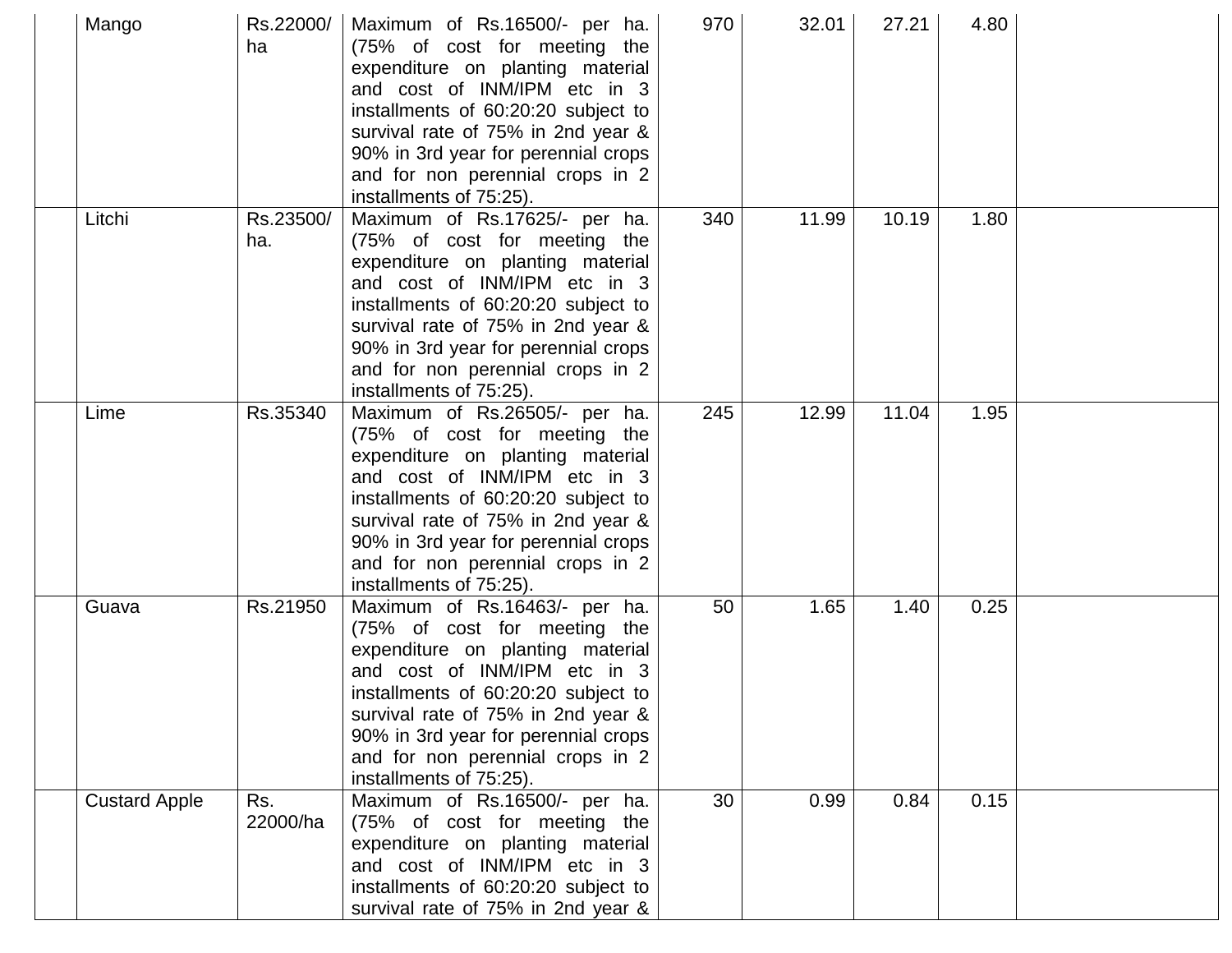|           |                  | 90% in 3rd year for perennial crops<br>and for non perennial crops in 2<br>installments of 75:25).                                                                                                                                                                                                                   |      |       |       |      |  |
|-----------|------------------|----------------------------------------------------------------------------------------------------------------------------------------------------------------------------------------------------------------------------------------------------------------------------------------------------------------------|------|-------|-------|------|--|
| Sub-total |                  |                                                                                                                                                                                                                                                                                                                      | 1635 | 59.62 | 50.68 | 8.94 |  |
|           |                  | <b>Maintenance (Il Year)</b>                                                                                                                                                                                                                                                                                         |      |       |       |      |  |
|           |                  | <b>Fruits - Perennials</b>                                                                                                                                                                                                                                                                                           |      |       |       |      |  |
| Mango     | Rs.22000/<br>ha  | Maximum of Rs.16500/- per ha.<br>(75% of cost for meeting the<br>expenditure on planting material<br>and cost of INM/IPM etc in 3<br>installments of 60:20:20 subject to<br>survival rate of 75% in 2nd year &<br>90% in 3rd year for perennial crops<br>and for non perennial crops in 2<br>installments of 75:25). | 995  | 32.84 | 27.91 | 4.93 |  |
| Litchi    | Rs.23500/<br>ha. | Maximum of Rs.17625/- per ha.<br>(75% of cost for meeting the<br>expenditure on planting material<br>and cost of INM/IPM etc in 3<br>installments of 60:20:20 subject to<br>survival rate of 75% in 2nd year &<br>90% in 3rd year for perennial crops<br>and for non perennial crops in 2<br>installments of 75:25). | 100  | 3.53  | 3.00  | 0.53 |  |
| Lime      | Rs.35340         | Maximum of Rs.26505/- per ha.<br>(75% of cost for meeting the<br>expenditure on planting material<br>and cost of INM/IPM etc in 3<br>installments of 60:20:20 subject to<br>survival rate of 75% in 2nd year &<br>90% in 3rd year for perennial crops<br>and for non perennial crops in 2<br>installments of 75:25). | 100  | 5.30  | 4.51  | 0.80 |  |
| Anola     | Rs.23340/<br>ha. | Maximum of Rs.17505/- per ha.<br>(75% of cost for meeting the<br>expenditure on planting material<br>and cost of INM/IPM etc in 3<br>installments of 60:20:20 subject to                                                                                                                                             | 200  | 7.00  | 5.95  | 1.05 |  |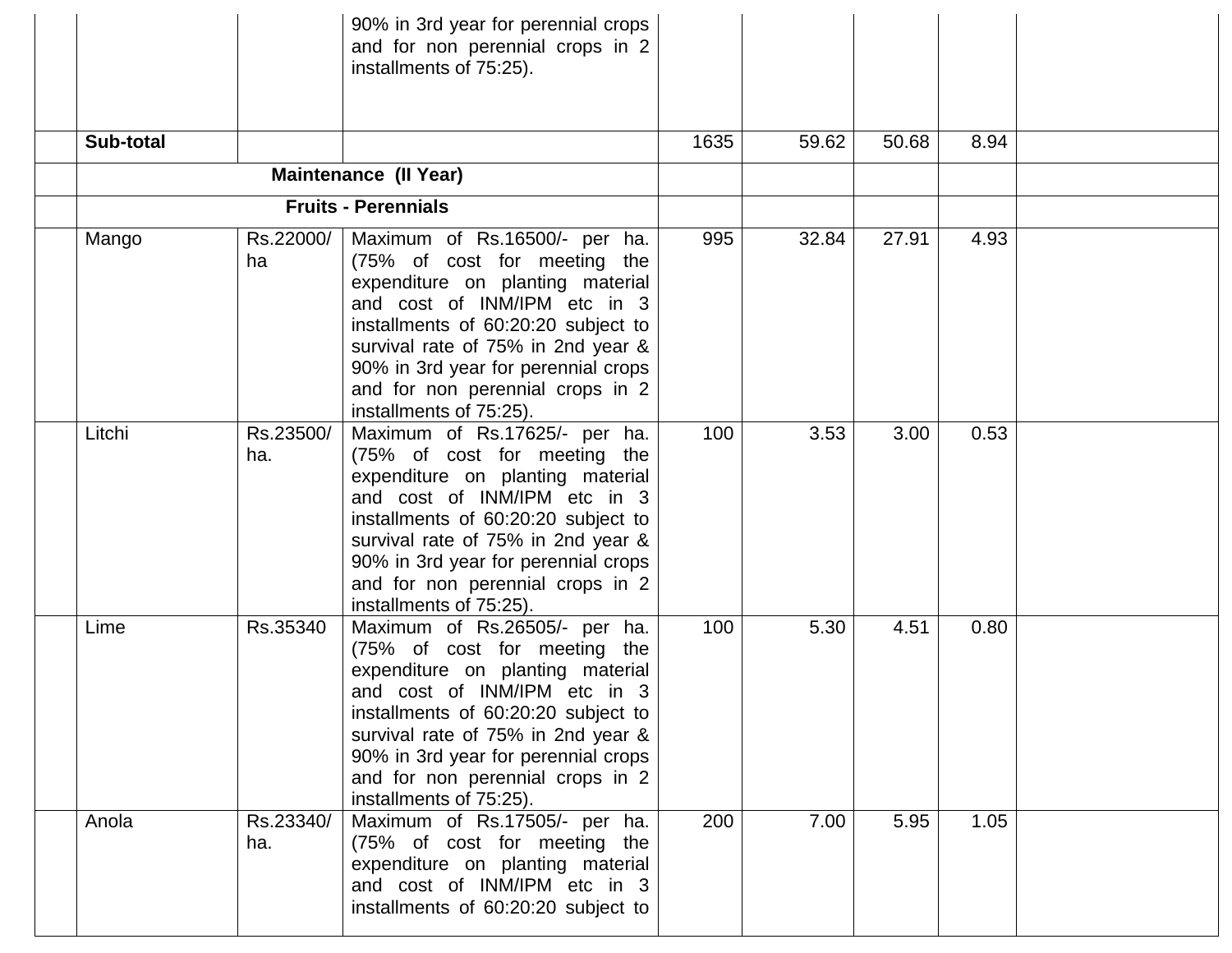|                      |                                     | survival rate of 75% in 2nd year &<br>90% in 3rd year for perennial crops<br>and for non perennial crops in 2<br>installments of 75:25).                                      |      |        |       |       |                      |    |      |
|----------------------|-------------------------------------|-------------------------------------------------------------------------------------------------------------------------------------------------------------------------------|------|--------|-------|-------|----------------------|----|------|
| Sub-total            |                                     |                                                                                                                                                                               | 1395 | 48.66  | 41.36 | 7.30  |                      |    |      |
|                      |                                     | <b>Fruits - Non Perennials (ha)</b>                                                                                                                                           |      |        |       |       |                      |    |      |
| Banana (TC)          | Rs.83204/<br>ha                     | Maximum of Rs. 41602/- per ha.<br>(50 % of cost for meeting the<br>expenditure on planting material<br>and cost of material for INM/IPM<br>etc., in 2 installments of 75:25). | 800  | 249.61 | 212.2 | 37.4  |                      |    |      |
| Sub-total            |                                     |                                                                                                                                                                               | 800  | 249.61 | 212.2 | 37.4  |                      |    |      |
|                      |                                     | <b>Mushrooms</b>                                                                                                                                                              |      |        |       |       |                      |    |      |
|                      |                                     | Integrated mushroom unit for spawn, compost production and<br>training                                                                                                        |      |        |       |       |                      |    |      |
| <b>Public Sector</b> | Rs.50.00<br>lakh                    | 100% of the cost to public sector<br>and 50% of cost for private sector,<br>for meeting the expenditure on<br>infrastructure, as credit linked back<br>ended subsidy.         |      | 50.00  | 42.5  | 7.50  | Project<br>submitted | to | be   |
|                      |                                     | Spawn making unit                                                                                                                                                             |      |        |       |       |                      |    |      |
| <b>Public Sector</b> | Rs. 15<br>lakh/ unit                | 100% of the cost to public sector<br>and in case of private sector, 50%<br>of cost, as credit linked back ended<br>subsidy.                                                   | 4    | 60.00  | 51.0  | 9.00  | Project<br>submitted | to | be l |
| Sub-total            |                                     |                                                                                                                                                                               | 5    | 110.00 | 93.5  | 16.50 |                      |    |      |
|                      |                                     | Flowers (For a maximum of 2 ha per beneficiary)                                                                                                                               |      |        |       |       |                      |    |      |
|                      |                                     | <b>Cut flowers</b>                                                                                                                                                            |      |        |       |       |                      |    |      |
|                      | <b>Small &amp; Marginal Farmers</b> |                                                                                                                                                                               |      |        |       |       |                      |    |      |
| Rose                 | Rs.<br>70,000 /<br>ha.              | 50% of cost @ Rs.35,000 / ha.<br>limited to 2 ha per beneficiary                                                                                                              | 100  | 35.00  | 29.75 | 5.25  |                      |    |      |
| Gerbera              | do                                  | do                                                                                                                                                                            | 100  | 35.00  | 29.75 | 5.25  |                      |    |      |
|                      |                                     | <b>Bulbulous flowers</b>                                                                                                                                                      |      |        |       |       |                      |    |      |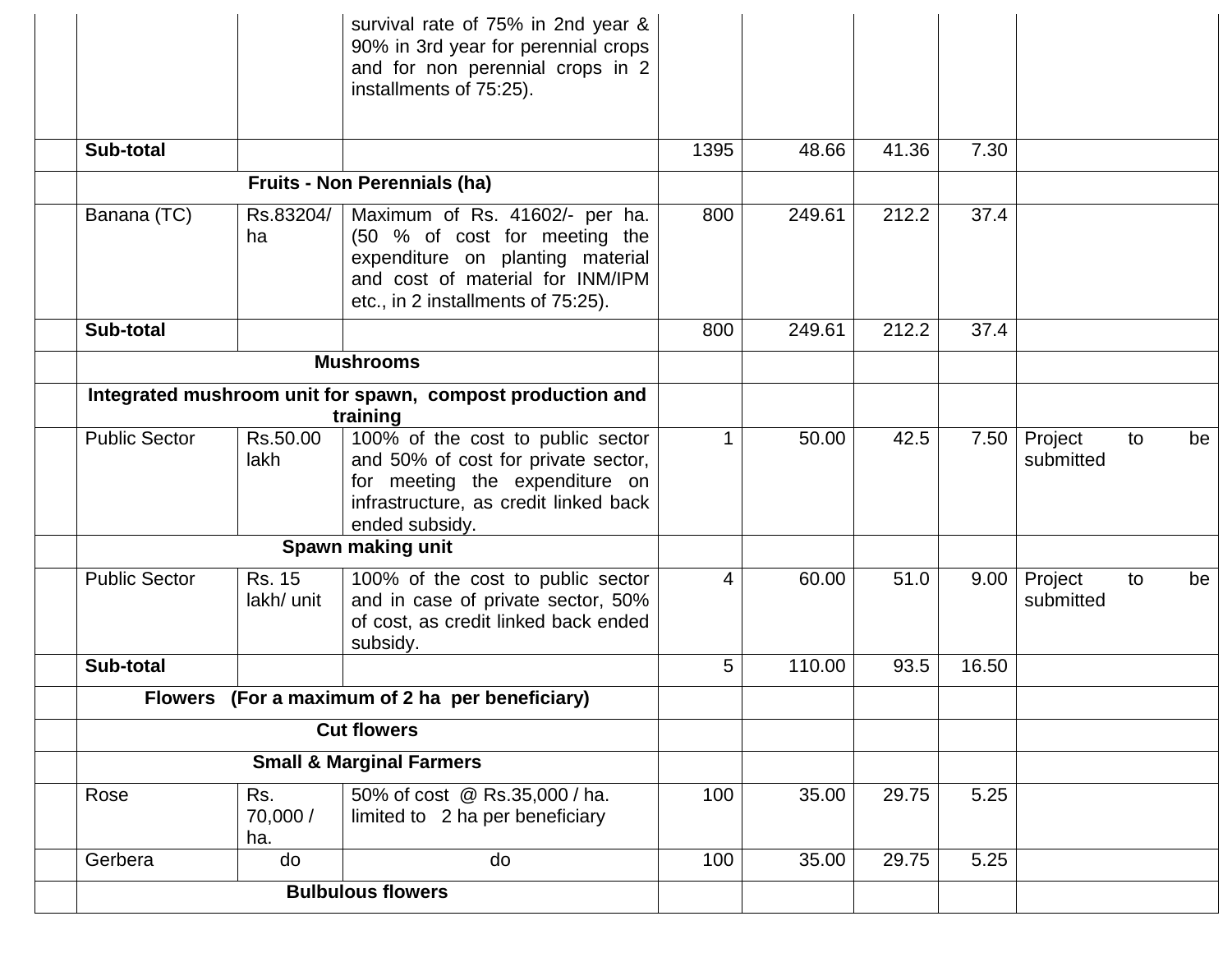|                                          |                      | <b>Small &amp; Marginal Farmers</b>                              |       |        |        |       |                                                                                                                             |
|------------------------------------------|----------------------|------------------------------------------------------------------|-------|--------|--------|-------|-----------------------------------------------------------------------------------------------------------------------------|
| Rajnigandha                              | Rs.<br>90,000/<br>ha | 50% of cost @ Rs.45,000 / ha.<br>limited to 2 ha per beneficiary | 100   | 45.00  | 38.25  | 6.75  |                                                                                                                             |
| Gladiolus                                | do                   | do                                                               | 100   | 45.00  | 38.25  | 6.75  |                                                                                                                             |
|                                          |                      | <b>Loose Flowers</b>                                             |       |        |        |       |                                                                                                                             |
|                                          |                      | <b>Small &amp; Marginal Farmers</b>                              |       |        |        |       |                                                                                                                             |
| Marigold                                 | Rs.<br>24,000/<br>ha | 50% of cost @ Rs.12,000 / ha.<br>limited to 2 ha per beneficiary | 500   | 60.00  | 51.00  | 9.00  |                                                                                                                             |
| Sub-total                                |                      |                                                                  | 900   | 220.00 | 187.00 | 33.00 |                                                                                                                             |
|                                          |                      | Spices (For a maximum area of 4 ha per beneficiary)              |       |        |        |       |                                                                                                                             |
| Seed spices<br>and Rhizomatic<br>Spices. |                      |                                                                  |       |        |        |       |                                                                                                                             |
| Chili                                    | do                   | do                                                               | 100   | 12.50  | 10.6   | 1.9   | Only certified Planting<br>material to be used. TL<br>material to be used only<br>from<br>Public<br>sector<br>agencies.     |
| Coriander                                | do                   | do                                                               | 500   | 62.50  | 53.1   | 9.4   | do                                                                                                                          |
| Ginger                                   | do                   | do                                                               | 500   | 62.50  | 53.1   | 9.4   | do                                                                                                                          |
| <b>Turmeric</b>                          | do                   | do                                                               | 500   | 62.50  | 53.1   | 9.4   | do                                                                                                                          |
| Sub-total                                |                      |                                                                  | 1600  | 200.00 | 170.0  | 30.0  |                                                                                                                             |
|                                          |                      | Aromatic Plants (For a maximum area of 4 ha per beneficiary)     |       |        |        |       |                                                                                                                             |
| Vetiver                                  | do                   | do                                                               | 50    | 6.25   | 5.3    |       | 0.9 Only certified Planting<br>material to be used. TL<br>material to be used only<br>Public<br>from<br>sector<br>agencies. |
| Sub-total                                |                      |                                                                  | 50.00 | 6.25   | 5.3    | 0.9   |                                                                                                                             |
|                                          |                      | Plantation crops (For a maximum area of 4 ha per beneficiary)    |       |        |        |       |                                                                                                                             |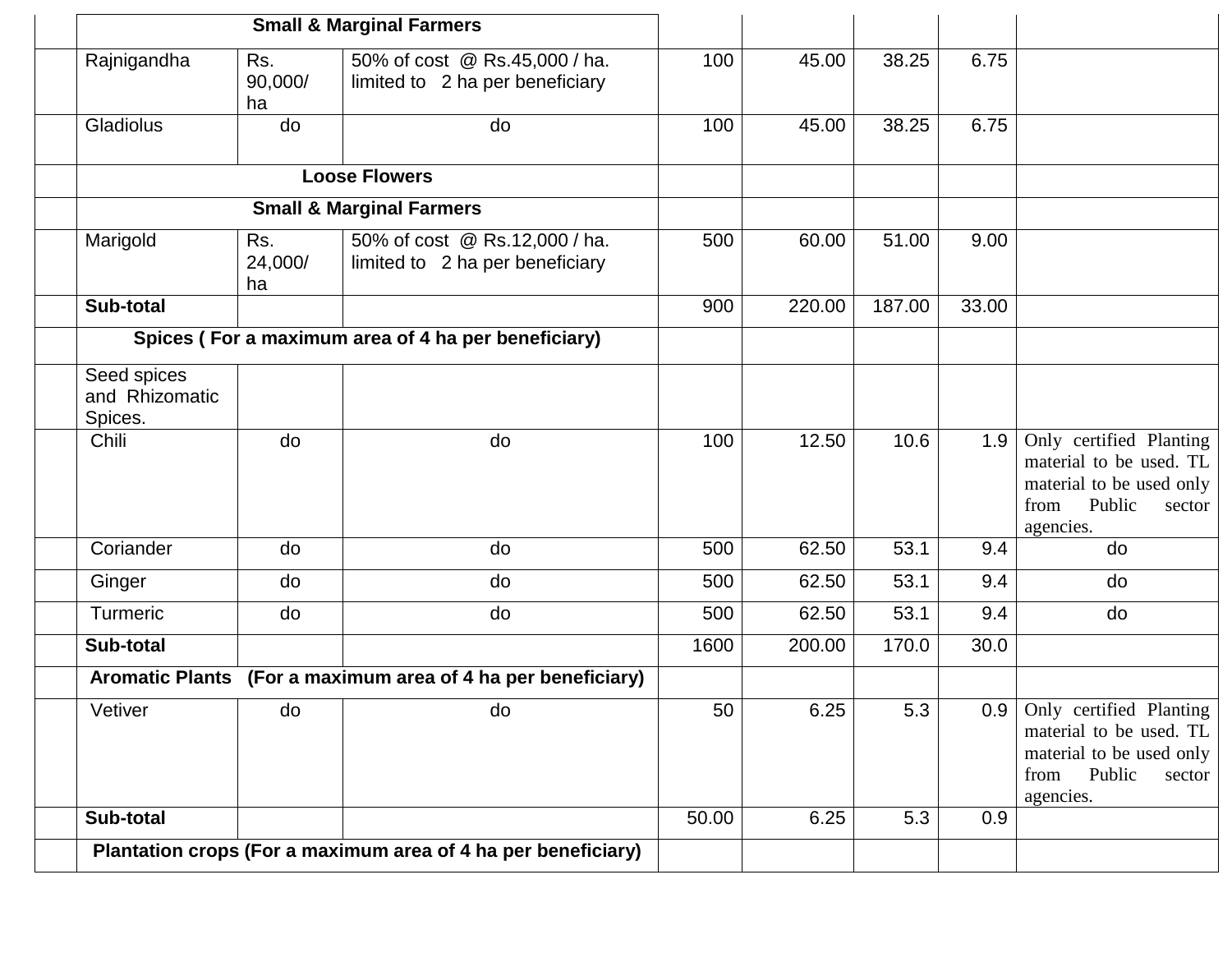|                         | Cashew                                                                                                                     | Rs.<br>40,000ha                                                                         | Maximum of Rs. 20,000/- per ha<br>(50% of cost for meeting the<br>expenditure on planting material<br>and cost of material for INM/IPM<br>etc) in 3 installments of 60:20:20<br>subject to survival rate of 75% in<br>second year and 90% in third year<br>for a maximum area of 4 ha per<br>beneficiary. | 8000   | 960.00 | 816.0  | 144.0 |                                                                |
|-------------------------|----------------------------------------------------------------------------------------------------------------------------|-----------------------------------------------------------------------------------------|-----------------------------------------------------------------------------------------------------------------------------------------------------------------------------------------------------------------------------------------------------------------------------------------------------------|--------|--------|--------|-------|----------------------------------------------------------------|
|                         | Sub-total                                                                                                                  |                                                                                         |                                                                                                                                                                                                                                                                                                           | 8000.0 | 960.00 | 816.0  | 144.0 |                                                                |
| $\mathbf{3}$            | <b>Rejuvenation/</b><br>replacement of<br>senile<br>plantation<br>including<br>Canopy<br>management.                       | <b>Rs.30,000</b><br>/ ha<br>(average)                                                   |                                                                                                                                                                                                                                                                                                           | 1000   | 150.00 | 127.5  | 22.5  | To<br>be implemented<br>per guidelines<br>as<br>circulated     |
| $\overline{\mathbf{4}}$ |                                                                                                                            |                                                                                         | <b>Creation of Water resources</b>                                                                                                                                                                                                                                                                        |        |        |        |       |                                                                |
|                         |                                                                                                                            |                                                                                         | <b>Community tanks</b>                                                                                                                                                                                                                                                                                    |        |        |        |       |                                                                |
|                         | Community<br>tanks/on farm<br>ponds/on farm<br>water reservoirs<br>with use of<br>plastic/RCC<br>lining                    | Rs. 15.00<br>lakh /unit<br>in plain<br>areas,<br>Rs.17.25<br>lakh in<br>hilly<br>areas. | 100% of cost for 10 ha                                                                                                                                                                                                                                                                                    | 50     | 750.00 | 637.5  | 112.5 | Efforts to be made for<br>with<br>convergence<br><b>MNREGS</b> |
|                         | - In Hilly areas                                                                                                           | Rs.17.25<br>lakh in<br>hilly<br>areas.                                                  | do                                                                                                                                                                                                                                                                                                        | 10     | 172.50 | 146.63 | 25.88 |                                                                |
|                         | <b>Community non-lined ponds/tanks</b>                                                                                     |                                                                                         |                                                                                                                                                                                                                                                                                                           |        |        |        |       |                                                                |
|                         | Water<br>harvesting<br>system for<br>individuals - for<br>storage of water<br>in $20m \times 20m \times$<br>3m ponds/wells | Rs. 1.20<br>lakh /unit<br>in plain<br>areas,<br>Rs.1.38<br>lakh in<br>hilly areas       | 50% of cost. Maintenance to be<br>ensured by the beneficiary.                                                                                                                                                                                                                                             | 266    | 159.60 | 135.66 | 23.94 | do                                                             |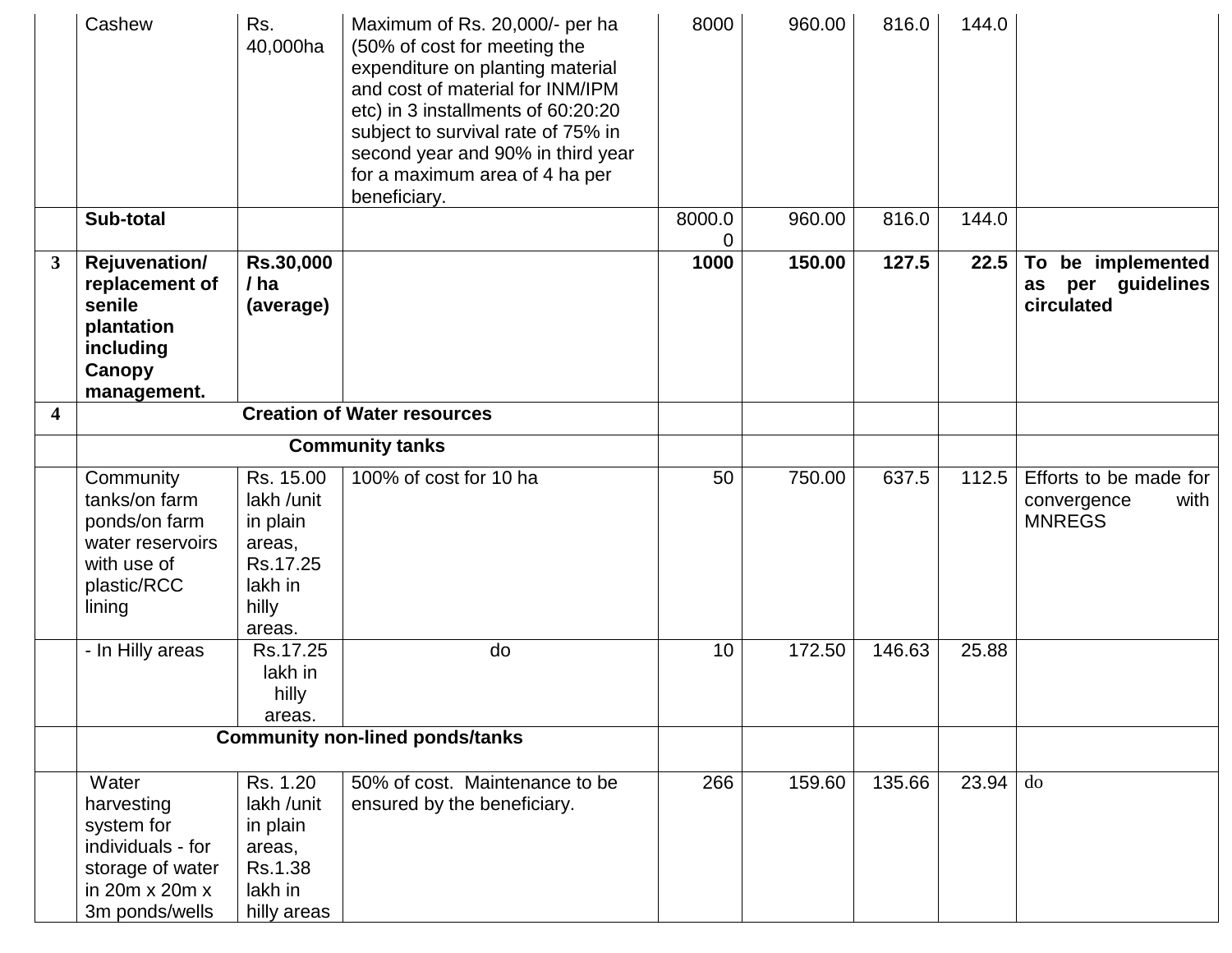|   | - In Hilly areas                                                   | Rs.1.38<br>lakh in<br>hilly areas | do                                                                                            |      | 0.69    | 0.59   | 0.10  |  |
|---|--------------------------------------------------------------------|-----------------------------------|-----------------------------------------------------------------------------------------------|------|---------|--------|-------|--|
|   |                                                                    |                                   | <b>Borewells- In Plain areas</b>                                                              |      |         |        |       |  |
|   | - In Plain areas                                                   | do                                | do                                                                                            | 600  | 420.00  | 357.00 | 63.00 |  |
|   | - In Hilly areas                                                   | do                                | do                                                                                            | 20   | 14.00   | 11.90  | 2.10  |  |
|   | Sub-total                                                          |                                   |                                                                                               | 947  | 1516.79 | 920.4  | 162.4 |  |
| 5 |                                                                    |                                   | Protected cultivation (area in hectares)                                                      |      |         |        |       |  |
|   | <b>Green House structure</b>                                       |                                   |                                                                                               |      |         |        |       |  |
|   | Fan & Pad<br>system                                                | Rs. 1465/<br>Sq.m                 | 50% of the cost limited to 4000<br>Sq.m per beneficiary.                                      | 0.20 | 146.50  | 124.5  | 22.0  |  |
|   | <b>Naturally ventilated system</b>                                 |                                   |                                                                                               |      |         |        |       |  |
|   | Tubular structure                                                  | Rs. 935/<br>Sq.m                  | 50% of the cost limited to 4000<br>Sq.m per beneficiary.                                      | 0.40 | 187.00  | 159.0  | 28.1  |  |
|   | (iii) Bamboo<br>structure                                          | Rs. 375/<br>Sq.m                  | 50% of the cost limited to 20 units<br>(each unit not to exceed 200 Sq.m)<br>per beneficiary. | 0.25 | 46.88   | 39.84  | 7.03  |  |
|   | <b>Plastic</b><br><b>Mulching</b>                                  | Rs.<br>20,000/<br>ha              | 50% of the total cost limited to 2 ha<br>per beneficiary.                                     | 5000 | 500.00  | 425.0  | 75.0  |  |
|   | <b>Shade Net House</b>                                             |                                   |                                                                                               |      |         |        |       |  |
|   | (i) Tubular<br>structure                                           | Rs. 600/<br>Sq.m                  | 50% of cost limited to 4000 Sq.m<br>per beneficiary.                                          | 0.35 | 105.00  | 89.25  | 15.75 |  |
|   | (ii) Wooden<br>structure                                           | Rs. 410/-<br>Sq.m                 | 50% of cost limited to 20 units<br>(each unit not to exceed 200 Sq.m)<br>per beneficiary.     | 0.04 | 8.20    | 6.97   | 1.23  |  |
|   | (iii) Bamboo<br>structure                                          | Rs. 300/<br>Sq.m                  | 50% of cost limited to 20 units<br>(each unit not to exceed 200 sqmt)<br>per beneficiary.     | 0.07 | 9.75    | 8.29   | 1.46  |  |
|   | <b>Plastic Tunnels</b>                                             | Rs.30/<br>Sq.m                    | 50% of cost limited 1000 sqmt per<br>beneficiary.                                             | 1.37 | 20.55   | 17.47  | 3.08  |  |
|   | Anti Bird/Anti<br><b>Hail Nets</b>                                 | Rs.20/-<br>per Sq.m               | 50% of cost limited to 5000 Sq.m<br>per beneficiary.                                          | 0.70 | 7.00    | 5.95   | 1.05  |  |
|   | <b>Cost of planting</b><br>material of high<br>value<br>vegetables | Rs.105/<br>Sq.m                   | 50% of cost limited to 500 Sq.m<br>per beneficiary.                                           | 0.23 | 12.08   | 10.26  | 1.81  |  |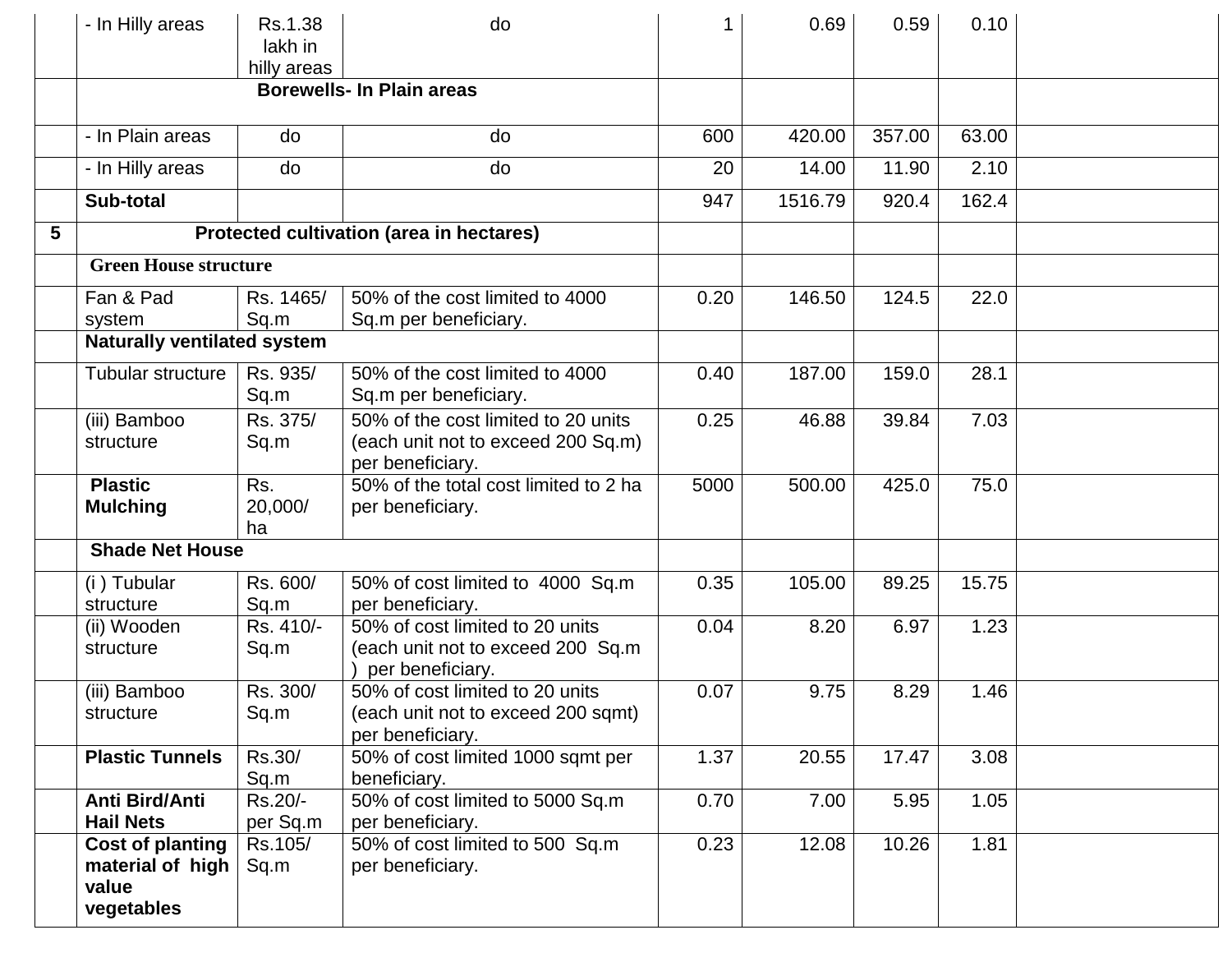|   | grown in<br>poly<br>house                                           |                      |                                                                                                                                                                                                                                                                                   |        |         |        |        |                                                                                                                |
|---|---------------------------------------------------------------------|----------------------|-----------------------------------------------------------------------------------------------------------------------------------------------------------------------------------------------------------------------------------------------------------------------------------|--------|---------|--------|--------|----------------------------------------------------------------------------------------------------------------|
|   | <b>Cost of planting</b><br>material of<br>flowers for<br>poly house | Rs.500/<br>Sq.m      | 50% of cost limited to 500 Sq.m<br>per beneficiary                                                                                                                                                                                                                                | 0.01   | 2.50    | 2.13   | 0.38   |                                                                                                                |
|   | Sub-total                                                           |                      |                                                                                                                                                                                                                                                                                   | 5003.6 | 1045.45 | 888.63 | 156.82 |                                                                                                                |
| 6 |                                                                     |                      | Promotion of Integrated Nutrient Management(INM)/ Integrated<br><b>Pest Management (IPM)</b>                                                                                                                                                                                      |        |         |        |        |                                                                                                                |
|   | Promotion of<br><b>IPM/INM</b>                                      | Rs.<br>2000/ha       | 50% of cost subject to a maximum<br>of Rs 1000/ha limited to 4.00 ha/<br>beneficiary.                                                                                                                                                                                             | 2000   | 20.00   | 17.0   | 3.0    | To be need based<br>and taken up after<br>identifying problem of<br>pest / disease and<br>nutrient deficiency. |
|   | Sub-total                                                           |                      |                                                                                                                                                                                                                                                                                   |        | 20.00   | 17.0   | 3.0    |                                                                                                                |
| 7 |                                                                     |                      | <b>Organic Farming</b>                                                                                                                                                                                                                                                            |        |         |        |        |                                                                                                                |
|   | <b>Adoption of</b><br>Organic<br>Farming.                           | Rs.<br>20,000/<br>ha | 50% of cost limited to Rs.10000/ha<br>for a maximum area of 4 ha. per<br>beneficiary, spread over a period of<br>3 years involving an assistance of<br>Rs.4000/- in first year and<br>Rs.3000/- each in second & third<br>year. The programme to be linked<br>with certification. | 900    | 36.00   | 30.6   | 5.4    | Project<br>to<br>be<br>submitted                                                                               |
|   | 30% subsidy in<br>3rd year.                                         | do                   | do                                                                                                                                                                                                                                                                                | 1500   | 45.00   | 38.3   | 6.8    | Stature of certification<br>to be submitted                                                                    |
|   | Organic<br><b>Certification</b>                                     | Project<br>based     | Rs. 5 lakh for a cluster of 50 ha<br>which will include Rs.1.50 lakh in<br>first year, Rs. 1.50 lakh in second<br>year and Rs. 2.00 lakh in third year.                                                                                                                           | 18     | 27.00   | 23.0   | 4.1    | Project<br>to<br>be<br>submitted                                                                               |
|   | 40% subsidy in<br>3rd year.                                         | do                   | do                                                                                                                                                                                                                                                                                | 30     | 60.00   | 51.0   | 9.0    | Stature of certification<br>to be submitted                                                                    |
|   |                                                                     |                      | Vermi compost Units /organic input production unit                                                                                                                                                                                                                                |        |         |        |        |                                                                                                                |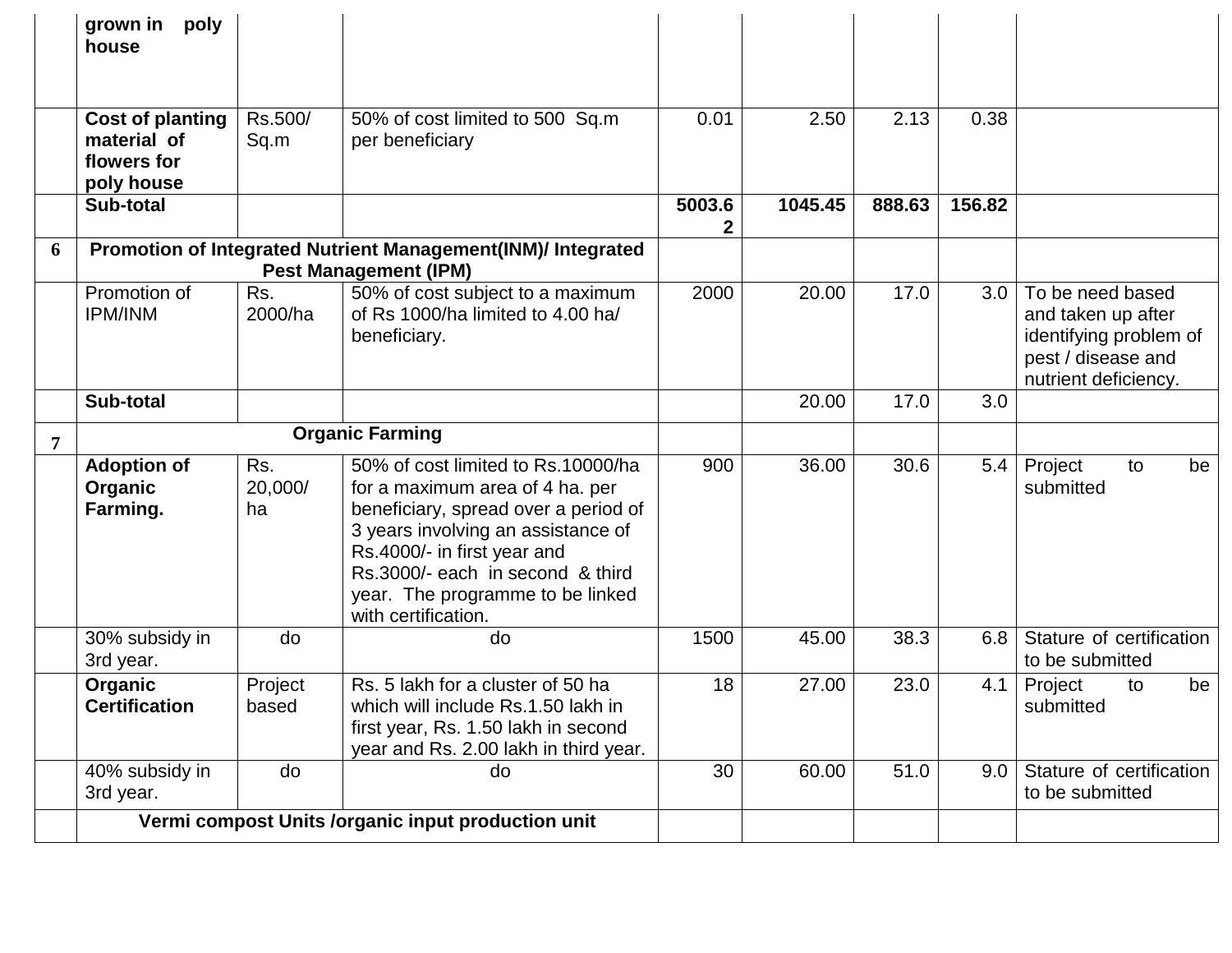|   | i) $50\%$ of cost<br>conforming for<br>permanent<br>structure to the<br>size of unit of<br>30'x8'x2.5'<br>dimension to be<br>administered on<br>pro-rata basis. | Rs.<br>60,000/<br>unit for<br>permanen<br>t structure<br>and | 50% of cost conforming to the size<br>of the unit of 30'x8'x2.5' dimension<br>of permanent structure to be<br>administered on pro-rata basis. | 470         | 141.00 | 120   | 21 <sup>2</sup> | Designs para meter of<br><b>HDPE</b><br>beds<br>will<br><b>BIS</b><br>conformer<br>to<br>$($ IS<br>standards<br>15907:2010) |
|---|-----------------------------------------------------------------------------------------------------------------------------------------------------------------|--------------------------------------------------------------|-----------------------------------------------------------------------------------------------------------------------------------------------|-------------|--------|-------|-----------------|-----------------------------------------------------------------------------------------------------------------------------|
|   | Sub-total                                                                                                                                                       |                                                              |                                                                                                                                               | 2918.0<br>0 | 309.00 | 142.8 | 25.2            |                                                                                                                             |
| 8 |                                                                                                                                                                 |                                                              | Pollination support through beekeeping                                                                                                        |             |        |       |                 |                                                                                                                             |
|   | Honey bee<br>colonies                                                                                                                                           | Rs. 1400/<br>colony of<br>4 frames                           | 50% of cost limited to 50 colonies /<br>beneficiary.                                                                                          | 720         | 5.04   | 4.3   | 0.8             | List of Beneficiaries to<br>be given.                                                                                       |
|   | <b>Hives</b>                                                                                                                                                    | Rs. 1600/<br>hive                                            | 50% of cost limited to 50 colonies /<br>beneficiary.                                                                                          | 720         | 5.76   | 4.9   | 0.9             | List of Beneficiaries to<br>be given.                                                                                       |
|   | Equipment<br>including honey<br>extractor (4<br>frame), food<br>grade container<br>(30 kg), net, etc.                                                           | Rs.<br>14,000/<br>set                                        | 50% of the cost limited to one set<br>per beneficiary.                                                                                        | 210         | 14.70  | 12.5  | 2.2             | List of Beneficiaries to<br>be given.                                                                                       |
|   | Sub-total                                                                                                                                                       |                                                              |                                                                                                                                               | 1650        | 25.50  | 21.7  | 3.8             |                                                                                                                             |
| 9 |                                                                                                                                                                 |                                                              | <b>Horticulture Mechanization</b>                                                                                                             |             |        |       |                 |                                                                                                                             |
|   | Power operated<br>machines/tools<br>including Power<br>Saw and Plant<br>Protection<br>equipments etc.                                                           | Rs.35,000<br>/- per set                                      | 50% of cost limited to one set per<br>beneficiary.                                                                                            | 110         | 19.25  | 16.4  | 2.9             | List of Beneficiaries to<br>be furnished.                                                                                   |
|   | Power machines<br>(20 HP & above<br>including<br>accessories<br>/equipments                                                                                     | Rs.<br>$3,00,000/$ -<br>per set                              | 50% of cost limited to one set per<br>beneficiary.                                                                                            | 115         | 172.50 | 146.6 | 25.9            | List of Beneficiaries to<br>be furnished.                                                                                   |
|   | Power machines<br>(20 HP & above<br>including<br>accessories<br>/equipments                                                                                     | Rs.<br>$3,00,000/-$<br>per set                               | 50% of cost limited to one set per<br>beneficiary.                                                                                            | 100         | 150.00 | 128   | 23 <sup>1</sup> | List of Beneficiaries to<br>be furnished.                                                                                   |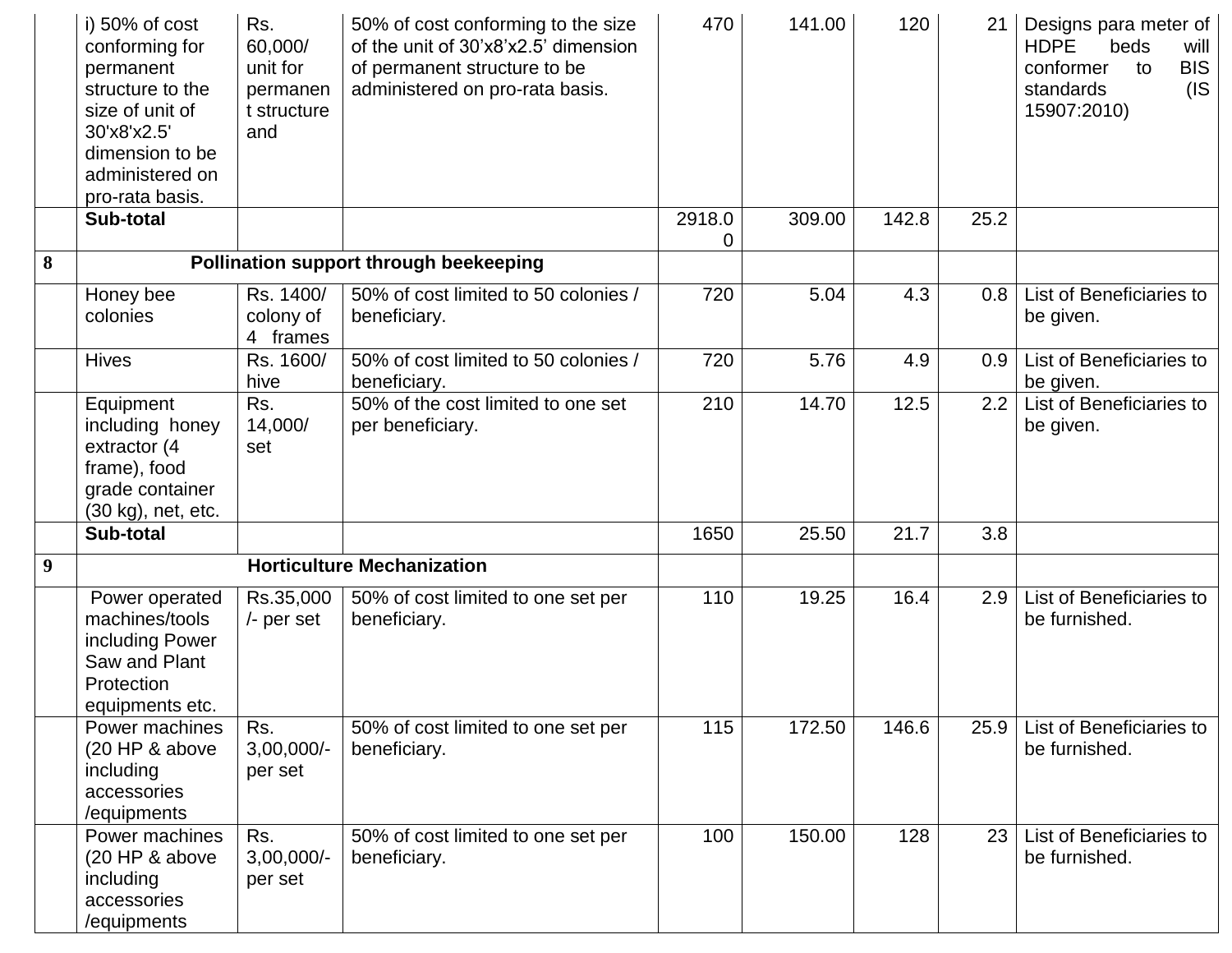|    | <b>Sub-total</b>                                                                                                                                     |                                                           |                                                                                                      | 325.00 | 341.75 | 163.0  | 28.8  |                                      |
|----|------------------------------------------------------------------------------------------------------------------------------------------------------|-----------------------------------------------------------|------------------------------------------------------------------------------------------------------|--------|--------|--------|-------|--------------------------------------|
|    | <b>Technology</b><br><b>Dissemination</b><br>through<br>demonstration/<br><b>Front Line</b><br><b>Demonstration</b><br>(FLD) Public<br><b>Sector</b> | Rs. 25.00<br>lakh                                         | 75 % of cost in farmers field and<br>100% of cost in farms belonging to<br><b>Public Sector</b>      |        | 25.00  | 21.25  | 3.75  | Project to be submitted              |
| 10 |                                                                                                                                                      |                                                           | <b>Human Resource Development (HRD)</b>                                                              |        |        |        |       |                                      |
|    | HRD for<br>Gardeners                                                                                                                                 | Rs. 15.00<br>lakh/<br>training                            | 100% of the cost in first year. In<br>subsequent years, cost of<br>infrastructure not to be claimed. |        | 15.00  | 12.8   | 2.3   | Project<br>be<br>to<br>submitted     |
|    | <b>Training of</b><br>farmers                                                                                                                        |                                                           |                                                                                                      |        |        |        |       |                                      |
|    | Within the<br>District (two<br>days)                                                                                                                 | Rs.400/da<br>y per<br>farmer<br>excluding<br>transport    | 100% of the cost.                                                                                    | 4000   | 32.00  | 27.2   | 4.8   | Training Calendar to<br>be furnished |
|    | (ii) Within the<br><b>State</b>                                                                                                                      | Rs.<br>$750$ /day<br>per farmer<br>excluding<br>transport | 100% of the cost.                                                                                    | 2800   | 126.00 | 107.10 | 18.90 | Training Calendar to<br>be furnished |
|    | (iii) Outside the<br><b>State</b>                                                                                                                    | Rs. 1000/<br>day per<br>farmer<br>excluding<br>transport  | 100% of the cost.                                                                                    | 1500   | 105.00 | 89.25  | 15.75 | Training Calendar to<br>be furnished |
|    | <b>Exposure visit</b><br>of farmers                                                                                                                  |                                                           |                                                                                                      |        |        |        |       |                                      |
|    | Within the<br>District (one day)                                                                                                                     | Rs.250/da<br>y per<br>farmer<br>excluding<br>transport    | 100% of the cost.                                                                                    | 3700   | 9.25   | 7.9    | 1.4   | Training Calendar to<br>be furnished |
|    | (ii) Within the<br><b>State</b>                                                                                                                      | Rs.<br>$300$ /day<br>per farmer                           | 100% of the cost.                                                                                    | 2650   | 7.95   | 6.76   | 1.19  | Training Calendar to<br>be furnished |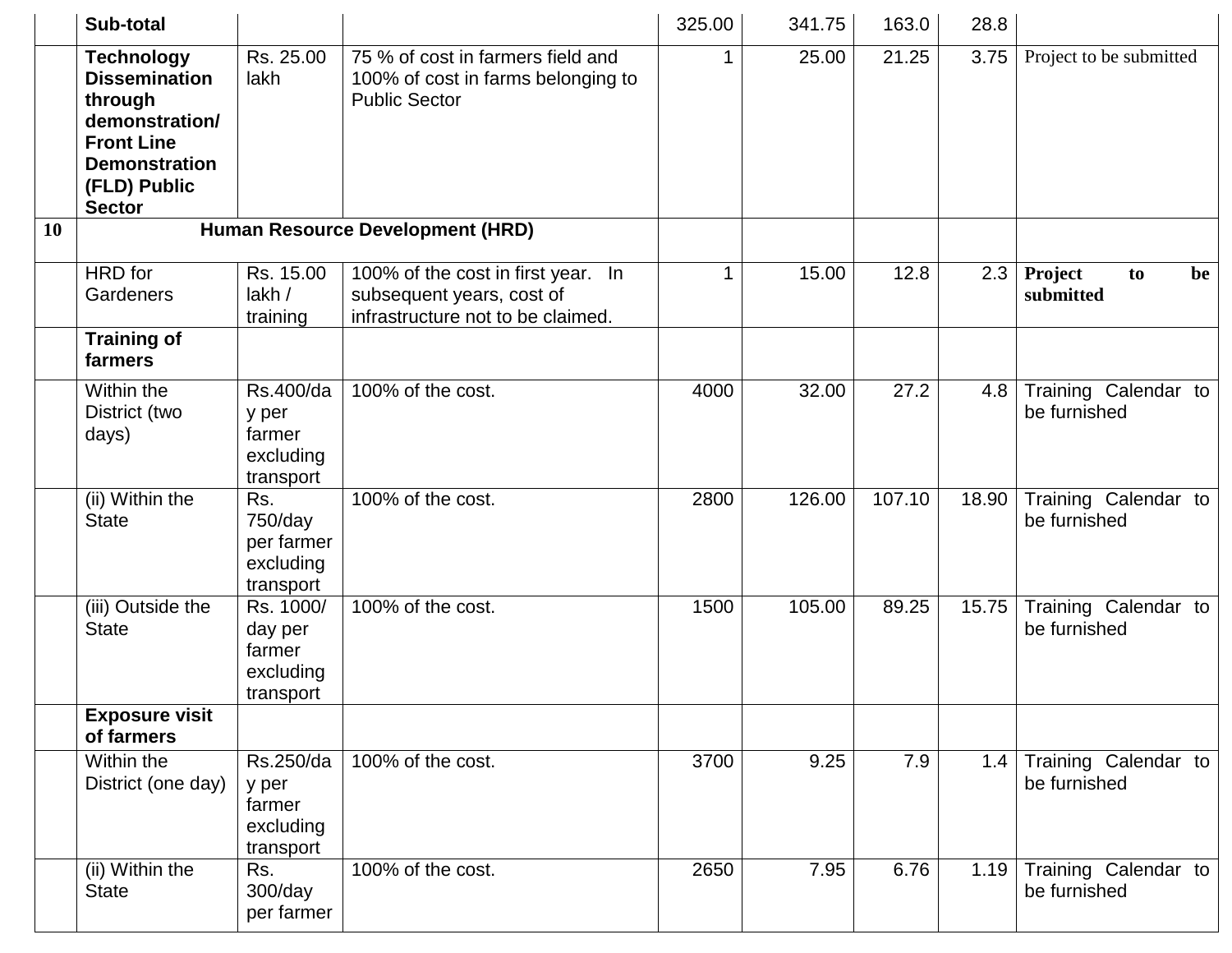|    |                                                                                              | excluding<br>transport                                                  |                                                                                                                                                                  |              |        |       |      |                                                                                                                                                                                        |
|----|----------------------------------------------------------------------------------------------|-------------------------------------------------------------------------|------------------------------------------------------------------------------------------------------------------------------------------------------------------|--------------|--------|-------|------|----------------------------------------------------------------------------------------------------------------------------------------------------------------------------------------|
|    | (iii) Outside the<br><b>State</b>                                                            | Rs.<br>$600$ /day<br>per farmer<br>excluding<br>transport               | 100% of the cost.                                                                                                                                                | 1525         | 64.05  | 54.44 | 9.61 | Training Calendar to<br>be furnished                                                                                                                                                   |
|    |                                                                                              |                                                                         | Training / study tour of technical staff/ field functionaries                                                                                                    |              |        |       |      |                                                                                                                                                                                        |
|    | (i) Within the<br><b>State</b>                                                               | Rs.200/da<br>y per<br>participant<br>plus<br>TA/DA, as<br>admissible    | 100% of the cost.                                                                                                                                                | 365          | 3.65   | 3.10  | 0.55 | Training Calendar to<br>be furnished                                                                                                                                                   |
|    | Study tour to<br>progressive<br>States (group of<br>minimum 5<br>participants)<br>for 5 days | Rs.650.00<br>/day per<br>participant<br>plus<br>TA/DA, as<br>admissible | 100% of the cost.                                                                                                                                                | 49           | 1.59   | 1.4   | 0.2  | Training Calendar to<br>be furnished                                                                                                                                                   |
|    | Sub-total                                                                                    |                                                                         |                                                                                                                                                                  | 16590.<br>00 | 364.49 | 309.8 | 54.7 |                                                                                                                                                                                        |
| 11 |                                                                                              |                                                                         | <b>INTEGRATED POST HARVEST MANAGEMENT</b>                                                                                                                        |              |        |       | 0.0  |                                                                                                                                                                                        |
|    | Pack house / On<br>farm collection &<br>storage unit                                         | Rs. 3.00<br>Lakh/per<br>unit with<br>size of<br>9Mx6M                   | 50% of the capital cost.                                                                                                                                         | 300          | 450.00 | 382.5 | 67.5 | <b>SLEC</b><br>of<br><b>Minutes</b><br>to<br>meeting<br>be<br>submitted along with<br>details<br><b>of</b><br>beneficiaries, location,<br>facilitate<br>to<br>etc<br>release of funds. |
|    |                                                                                              |                                                                         | 2. Pre-cooling unit                                                                                                                                              |              |        |       |      |                                                                                                                                                                                        |
|    | Pre-cooling unit<br>project in<br>general areas                                              | Rs.15.00<br>lakh for 6<br><b>MT</b><br>capacity                         | Credit linked back-ended subsidy<br>@ 40% of the cost of project in<br>general areas and 55% in case Hilly<br>& Scheduled areas for individual<br>entrepreneurs. | 10           | 60.00  | 51.00 | 9.00 | Project to be submitted                                                                                                                                                                |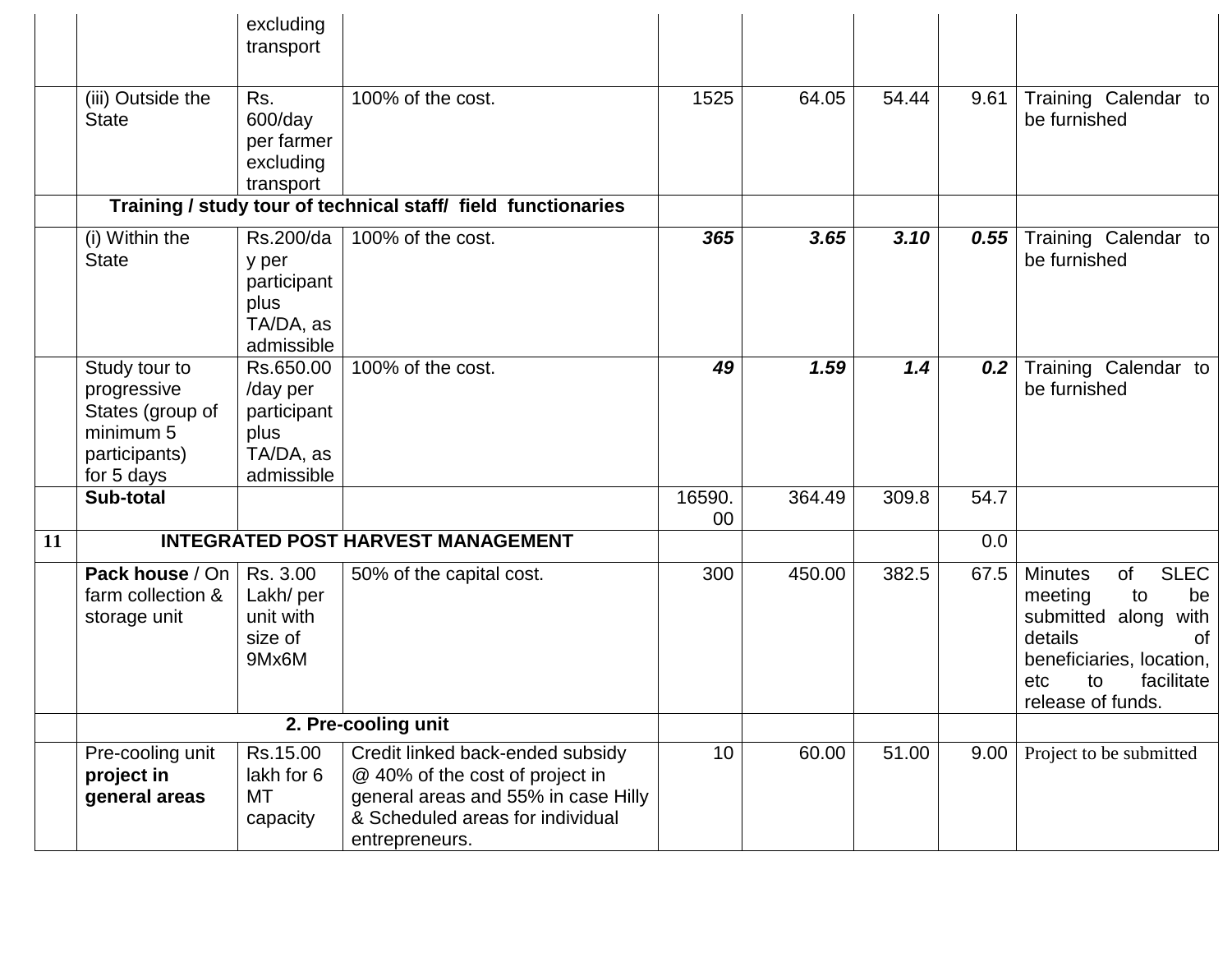| Cold storage<br>units<br>(Construction /<br>expansion /<br>Modernization)                                                       | Rs.<br>6000/MT<br>for 5000<br><b>MT</b><br>capacity | Credit linked back-ended subsidy<br>@ 40% of the capital cost of project<br>in general areas and 55% in case of<br>Hilly & Scheduled areas in respect<br>of only those units which adopt new<br>technologies and include insulation,<br>humidity control and fin coil cooling<br>system. | $\overline{7}$ | 840.00 | 714.0  | 126.0 | Project to be submitted          |
|---------------------------------------------------------------------------------------------------------------------------------|-----------------------------------------------------|------------------------------------------------------------------------------------------------------------------------------------------------------------------------------------------------------------------------------------------------------------------------------------------|----------------|--------|--------|-------|----------------------------------|
| Cold storage<br>units<br>(Construction/ex<br>pansion/Moderni<br>zation) project<br>in case Hilly &<br><b>Scheduled</b><br>areas | $-do-$                                              | $-do-$                                                                                                                                                                                                                                                                                   | 4              | 660.00 | 561.00 | 99.00 | Project to be submitted          |
|                                                                                                                                 |                                                     | <b>Processing units -</b>                                                                                                                                                                                                                                                                |                |        |        |       |                                  |
| Cashew nut<br>processing unit                                                                                                   | Rs. 15.00<br>lakh/unit.                             | Credit linked back-ended subsidy<br>@40%.                                                                                                                                                                                                                                                |                | 6.00   | 5.1    | 0.9   | Project to be submitted          |
| Tomato<br>processing unit                                                                                                       | Rs. 20.00<br>lakh/unit.                             | Credit linked back-ended subsidy<br>@40%.                                                                                                                                                                                                                                                | $\overline{2}$ | 16.00  | 13.60  | 2.40  | Project to be submitted          |
|                                                                                                                                 |                                                     | <b>Refer vans/ containers</b>                                                                                                                                                                                                                                                            |                |        |        |       |                                  |
| Refer vans /<br>containers<br>project in<br>general areas                                                                       | Rs. 24.00<br>lakh/ unit<br>for 6 MT<br>capacity     | Credit linked back-ended subsidy<br>@40% of the cost of project in<br>General areas.                                                                                                                                                                                                     | 5              | 48.00  | 40.80  | 7.20  | Project to be submitted          |
|                                                                                                                                 |                                                     | <b>Ripening chamber</b>                                                                                                                                                                                                                                                                  |                |        |        |       |                                  |
| <b>Credit linked</b><br>back-ended<br>project in<br>general areas                                                               | Rs.<br>6000/MT<br>for 5000<br>MT<br>capacity        | -do-                                                                                                                                                                                                                                                                                     |                | 120.00 | 102.00 | 18.00 | Project to be submitted          |
|                                                                                                                                 |                                                     |                                                                                                                                                                                                                                                                                          |                |        |        |       |                                  |
|                                                                                                                                 |                                                     | <b>Ripening chamber</b>                                                                                                                                                                                                                                                                  |                |        |        |       |                                  |
| <b>Credit linked</b><br>back-ended<br>project in<br>general areas                                                               | Rs.<br>6000/MT<br>for 5000<br>MT<br>capacity        | -do-                                                                                                                                                                                                                                                                                     | $\overline{4}$ | 480.00 | 408.00 | 72.00 | Project<br>be<br>to<br>submitted |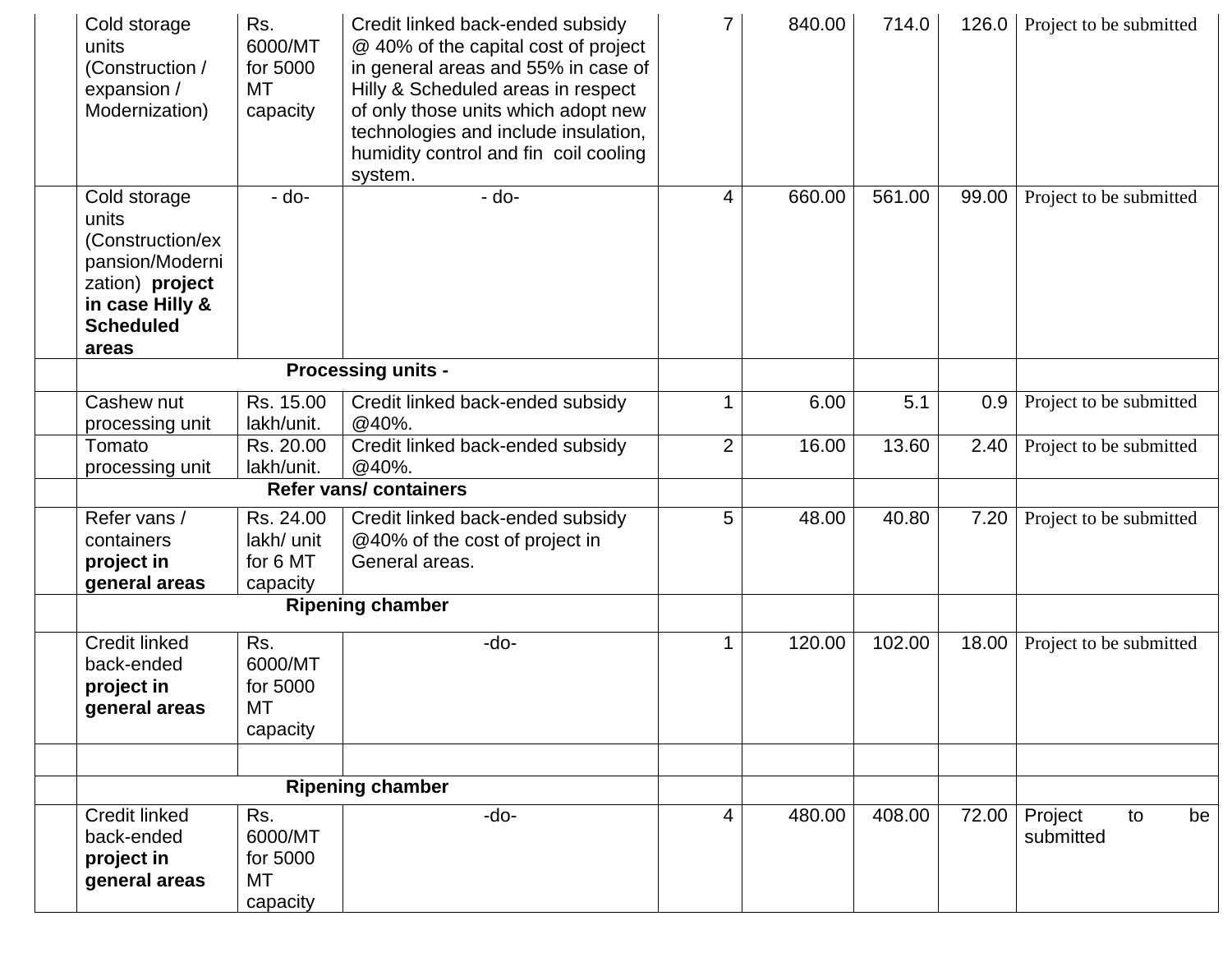|    | <b>Credit linked</b><br>back-ended<br>project in case<br>Hilly &<br><b>Scheduled</b><br>areas | Rs.<br>6000/MT<br>for 5000<br>MT<br>capacity | -do-                                                                                                                                                                            |              | 165.00  | 140.25 |        | 24.75   Project to be submitted                                                                                                                                                           |
|----|-----------------------------------------------------------------------------------------------|----------------------------------------------|---------------------------------------------------------------------------------------------------------------------------------------------------------------------------------|--------------|---------|--------|--------|-------------------------------------------------------------------------------------------------------------------------------------------------------------------------------------------|
|    | Evaporative /<br>low energy<br>cool chamber (8<br>MT)                                         | Rs.4.00<br>lakh /unit                        | 50% of the total cost.                                                                                                                                                          | 305          | 610.00  | 518.5  | 91.5   | <b>SLEC</b><br><b>Minutes</b><br><b>of</b><br>meeting<br>to<br>be<br>submitted along<br>with<br>details<br>Ωt<br>beneficiaries, location,<br>to<br>facilitate<br>etc<br>release of funds. |
|    |                                                                                               | 10. Preservation unit (low cost)             |                                                                                                                                                                                 |              |         |        |        |                                                                                                                                                                                           |
|    | new unit                                                                                      | Rs.2.00<br>lakh /unit<br>for new<br>unit.    | 50% of the total cost.                                                                                                                                                          | 100          | 100.00  | 85.00  | 15.00  | Project to be submitted                                                                                                                                                                   |
|    | Low cost onion<br>storage structure<br>$(25$ MT $)$                                           | Rs.1.00<br>lakh per<br>unit                  | 50% of the total cost.                                                                                                                                                          | 297          | 148.50  | 126.23 | 22.28  | Project to be submitted                                                                                                                                                                   |
|    | Pusa Zero<br>energy cool<br>chamber (100<br>kg)                                               | Rs. 4000<br>per unit                         | 50% of the total cost.                                                                                                                                                          | 20000        | 400.00  | 340.00 | 60.00  | Project to be submitted                                                                                                                                                                   |
|    | Sub-total                                                                                     |                                              |                                                                                                                                                                                 | 21037.<br>00 | 4103.50 | 3487.9 | 615.53 |                                                                                                                                                                                           |
| 12 |                                                                                               |                                              | <b>ESTABLISHMENT OF MARKETING INFRASTRUCTURE FOR</b><br><b>HORTICULTURAL PRODUCE</b>                                                                                            |              |         |        |        |                                                                                                                                                                                           |
|    | Terminal<br>markets                                                                           | Rs.150.00<br>crore/proj<br>ect               | 25% to 40% (limited to Rs.50.00<br>crore) as Public-Private Partnership<br>mode through competitive bidding,<br>in accordance with operational<br>guidelines issued separately. |              | 1000.00 | 850.00 | 150.00 | Project<br>be<br>to<br>submitted                                                                                                                                                          |
|    | Rural Markets/<br>Apni mandies /<br>Direct markets                                            | <b>Rs. 20</b><br>lakh/ unit                  | Credit linked back-ended subsidy<br>@ 40% of the capital cost of project<br>in general areas and 55% in case of<br>Hilly & Scheduled areas for<br>individual entrepreneurs.     | 27           | 216.00  | 183.60 | 32.40  | Project<br>be<br>to<br>submitted                                                                                                                                                          |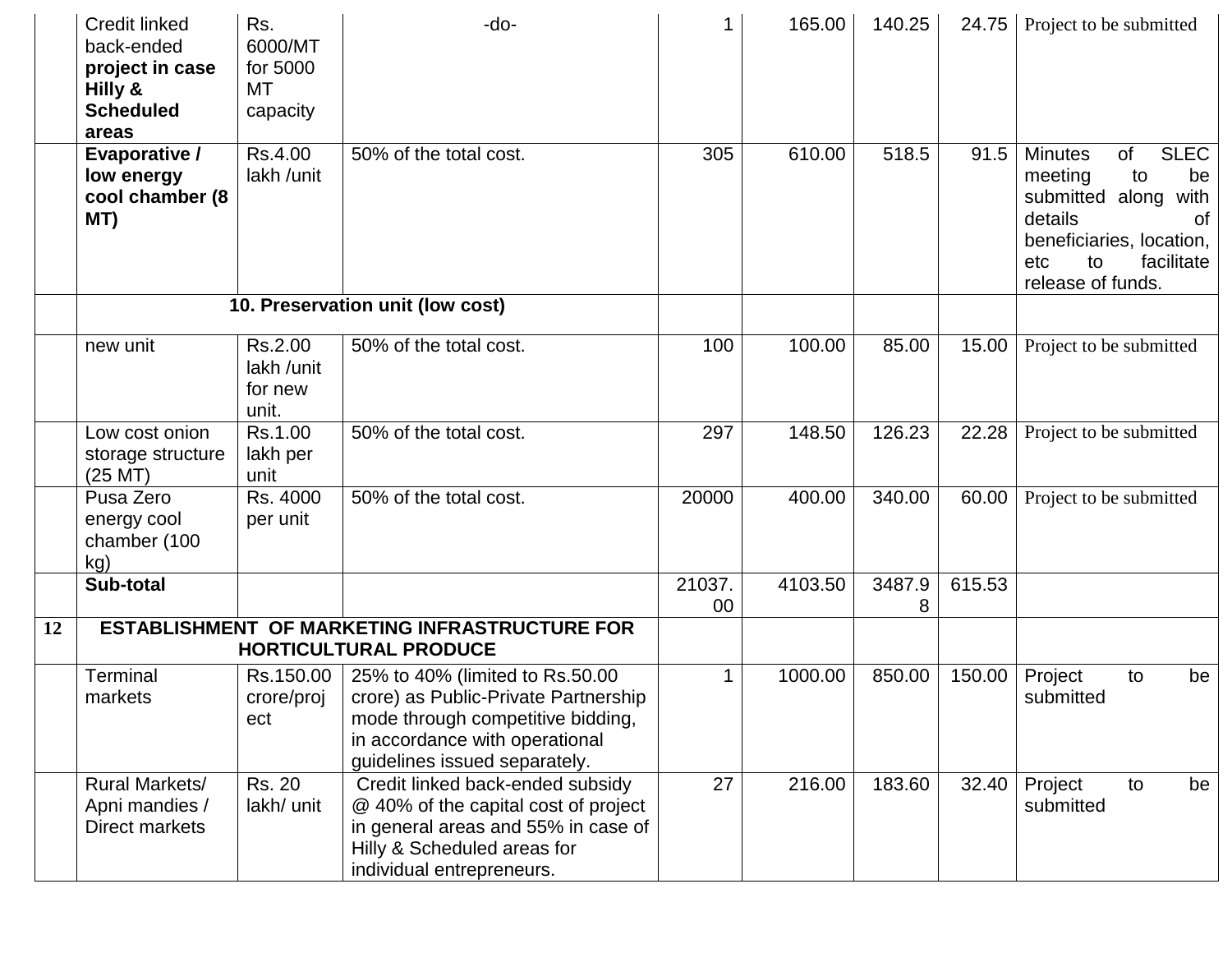|    | Retail Markets/<br>outlets<br>(environmentally<br>controlled)                                                                            | Rs. 10.00<br>lakh /unit                                                                 | Credit linked back-ended subsidy<br>@ 40% of the capital cost of project<br>in general areas and 55% in case<br>of Hilly & Scheduled areas for<br>individual entrepreneurs. | 29             | 159.50  | 135.58      | 23.93  | Project<br>to<br>be<br>submitted                                                                                                                                                          |
|----|------------------------------------------------------------------------------------------------------------------------------------------|-----------------------------------------------------------------------------------------|-----------------------------------------------------------------------------------------------------------------------------------------------------------------------------|----------------|---------|-------------|--------|-------------------------------------------------------------------------------------------------------------------------------------------------------------------------------------------|
|    | Market<br>extension, quality<br>awareness &<br>market led<br>extension<br>activities for<br>fresh products                               | Rs. 3.00<br>lakh per<br>event.                                                          | 100% assistance to State<br>Government /SHM/Public Sector<br>Agencies.                                                                                                      | $\overline{2}$ | 6.00    | 5.1         | 0.9    | <b>SLEC</b><br><b>Minutes</b><br>of<br>meeting<br>to<br>be<br>submitted along<br>with<br>details<br><b>of</b><br>beneficiaries, location,<br>etc<br>to<br>facilitate<br>release of funds. |
|    | <b>Static/Mobile</b><br><b>Vending Cart/</b><br>platform with<br>cool chamber.                                                           | Rs.<br>30,000/<br>unit                                                                  | 50% of total cost.                                                                                                                                                          | 40             | 6.00    | 5.10        | 0.90   | <b>SLEC</b><br><b>Minutes</b><br>of<br>meeting<br>to<br>be<br>with<br>submitted along<br>details<br><b>of</b><br>beneficiaries, location,<br>facilitate<br>to<br>etc<br>release of funds. |
|    | Sub-total                                                                                                                                |                                                                                         |                                                                                                                                                                             | 99.00          | 1387.50 | 1179.3<br>8 | 208.13 |                                                                                                                                                                                           |
| 13 |                                                                                                                                          |                                                                                         | <b>Mission Management</b>                                                                                                                                                   |                |         |             |        |                                                                                                                                                                                           |
|    | <b>State Level</b>                                                                                                                       |                                                                                         |                                                                                                                                                                             |                |         |             |        |                                                                                                                                                                                           |
|    | <b>State &amp; Districts</b><br><b>Mission Offices</b><br>and<br>implementing<br>agencies for<br>administrative<br>expenses,<br>project, | 5% of<br>total<br>annual<br>expenditur<br>e on the<br>basis of<br>appraised<br>needs to | 100%assistance.                                                                                                                                                             |                | 594.47  | 505.3       | 89.2   | Fund to be utilized @<br>5% of actual<br>Expenditure incurred<br>by the SHM.                                                                                                              |
|    | preparation,<br>computerization,<br>contingency etc.                                                                                     | State<br>Horticultur<br>e Mission<br>$(SHM)$ /<br>implement<br>ing<br>Agencies          | Seminars, conferences, workshops, exhibitions, Kisan Mela,                                                                                                                  |                |         |             |        |                                                                                                                                                                                           |